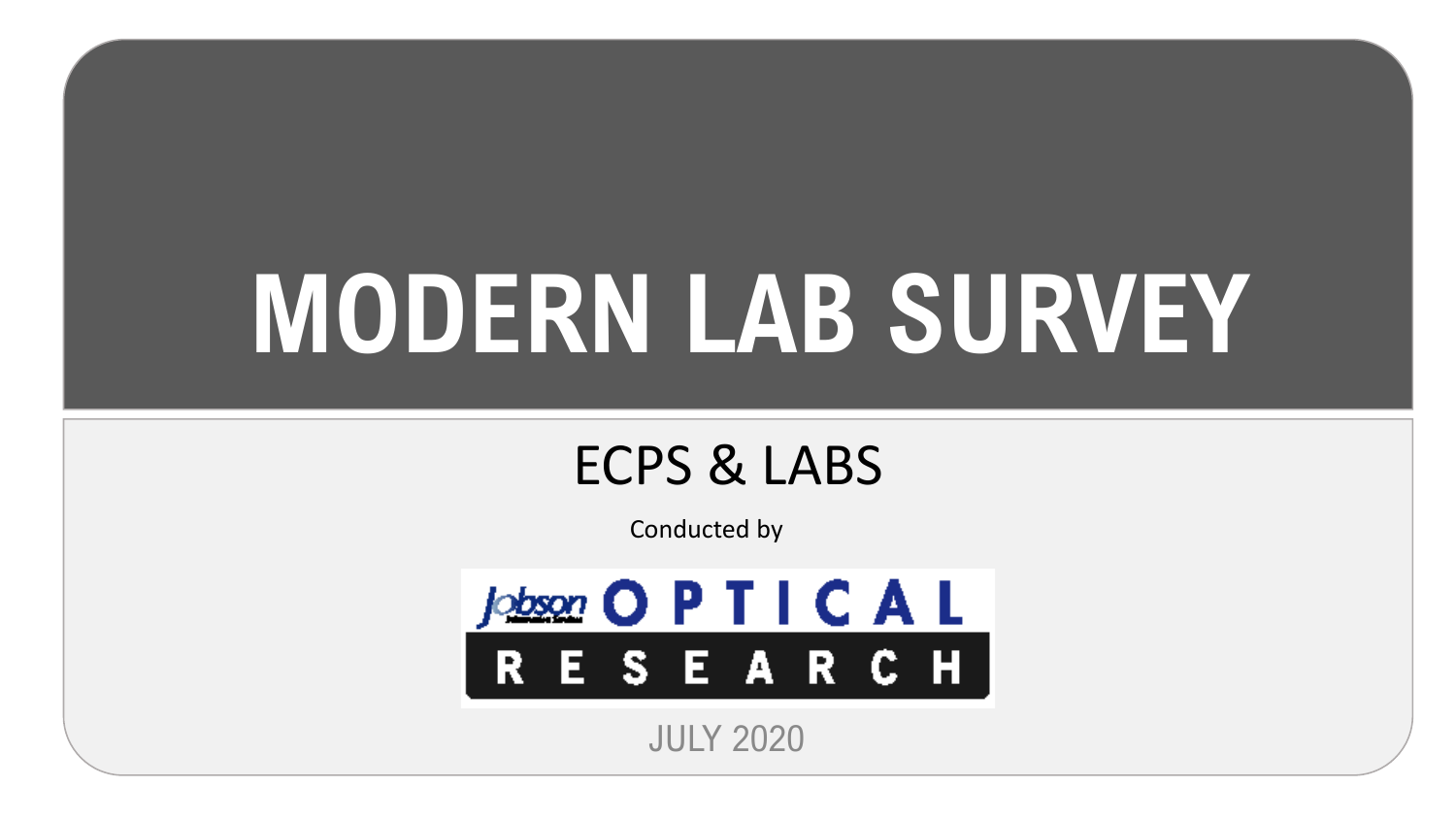## **METHODOLOGY**

o THIS SURVEY WAS CONDUCTED BY JOBSON RESEARCH FROM JULY 14TH TO JULY 27TH 2020.

- o EMAIL INVITATIONS WERE SENT TO OUR IN-HOUSE DATABASES OF ECPS AND LABS
- o AN INCENTIVE WAS OFFERED TO EACH RESPONDENT FOR PARTICIPATING IN THE SURVEY.
- o ECPS AND LABS MUST MEET CERTAIN CRITERIA TO QUALIFY TO PARTICIPATE IN THIS SURVEY.

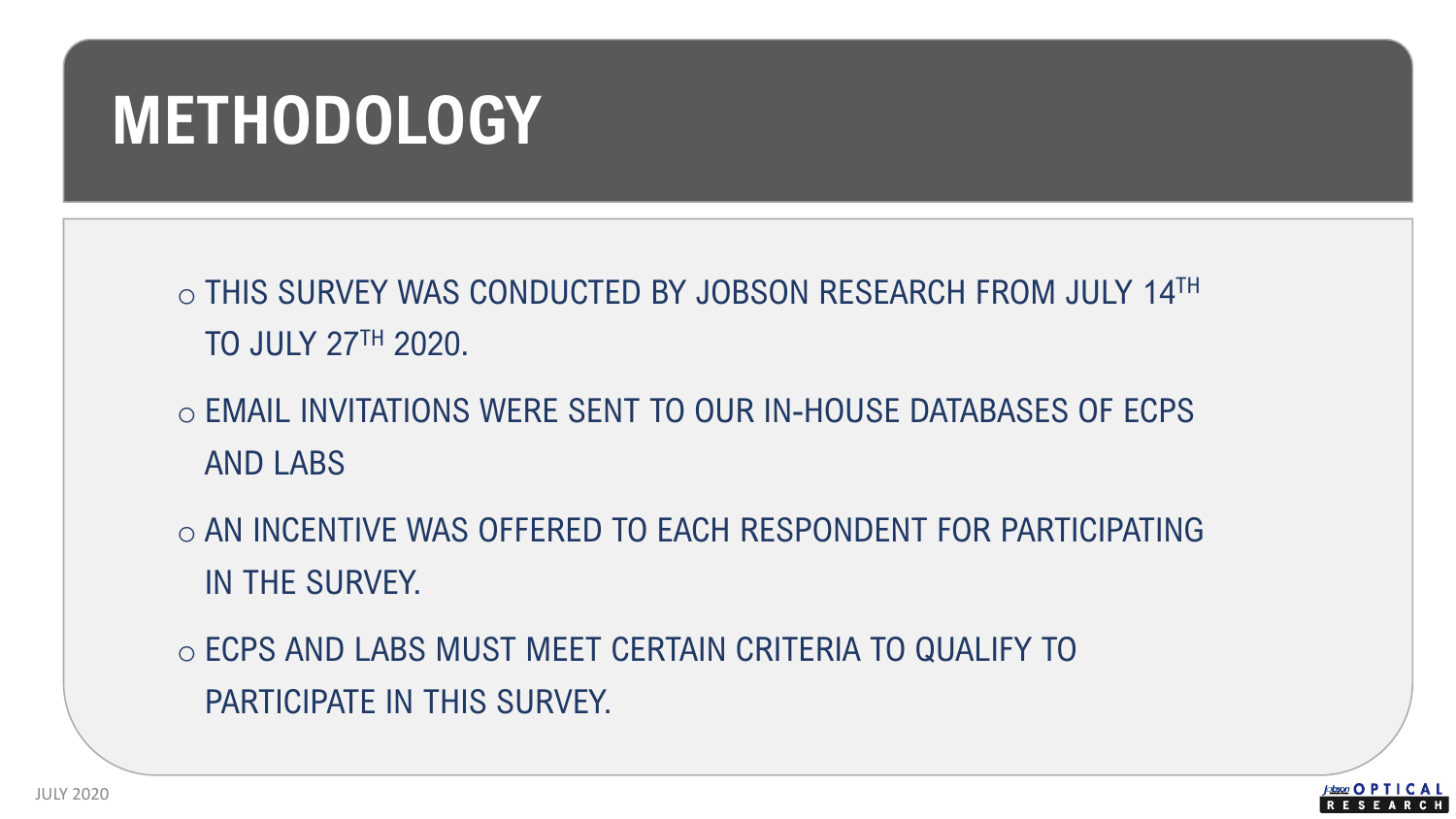## **RESPONDENT DETAILS**

oECPS - 452 RESPONDENTS

oLABS - 37 RESPONDENTS

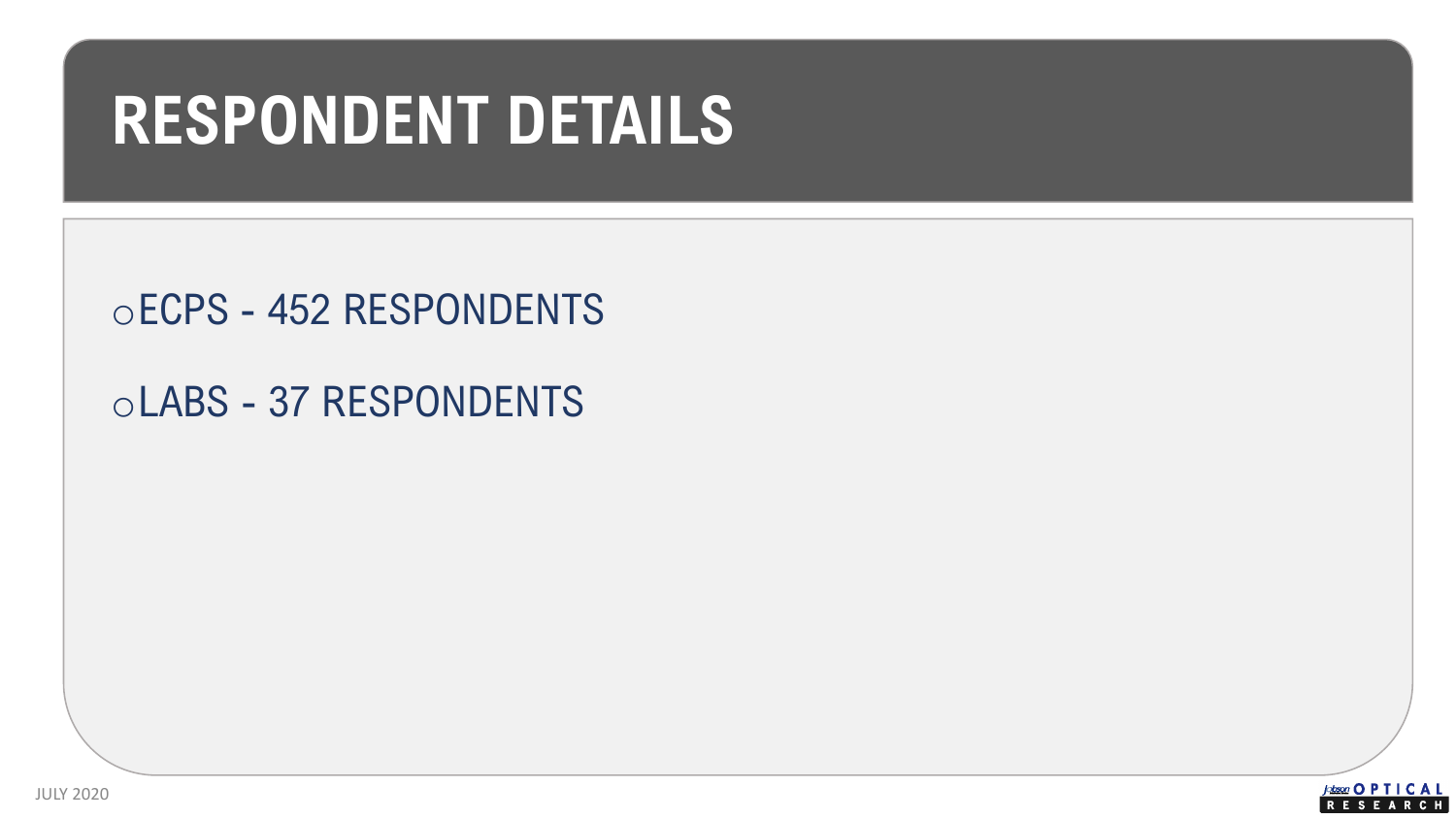# **ECP SURVEY**

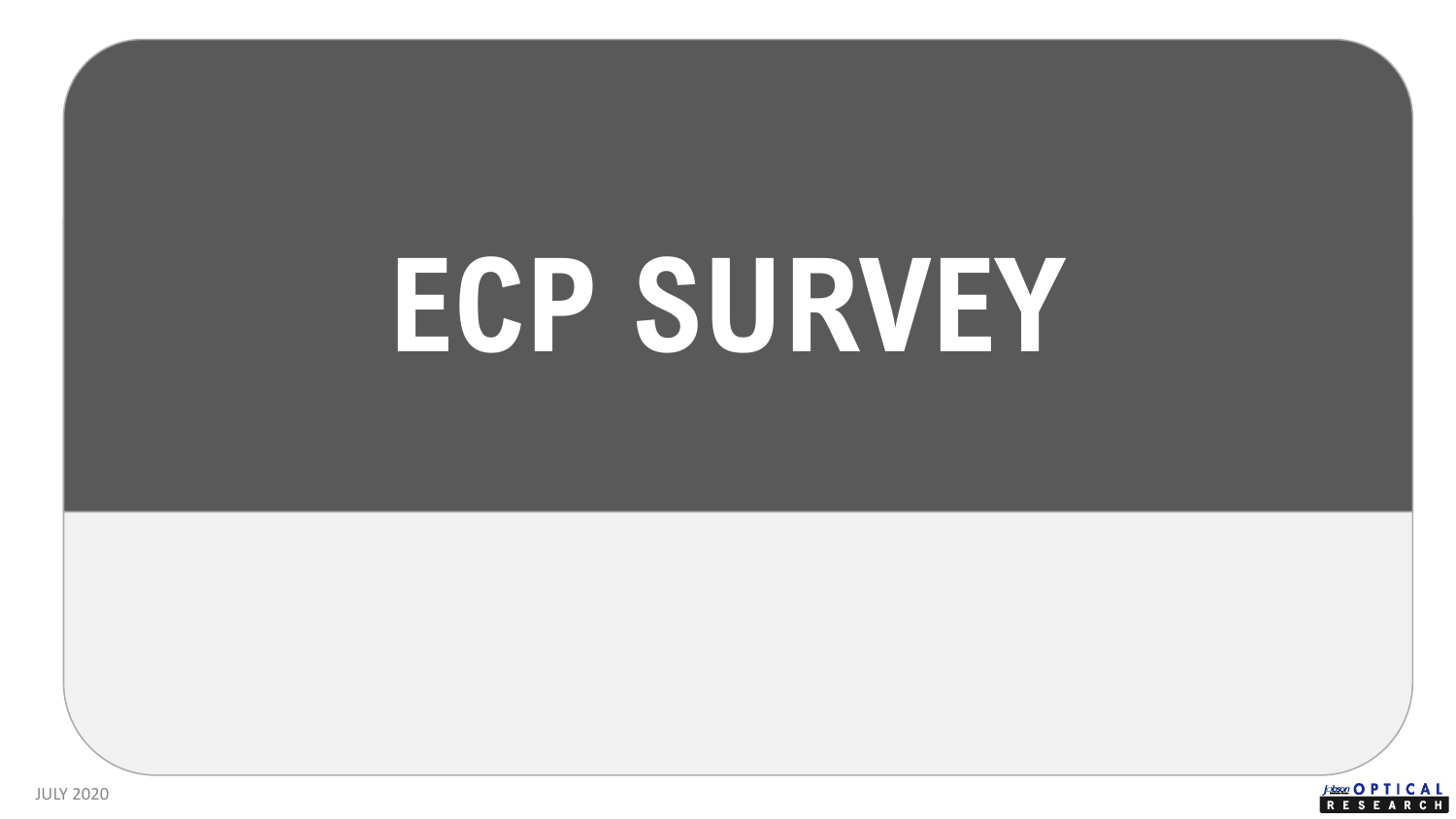**RESEARCH** 

## **PROFESSION**

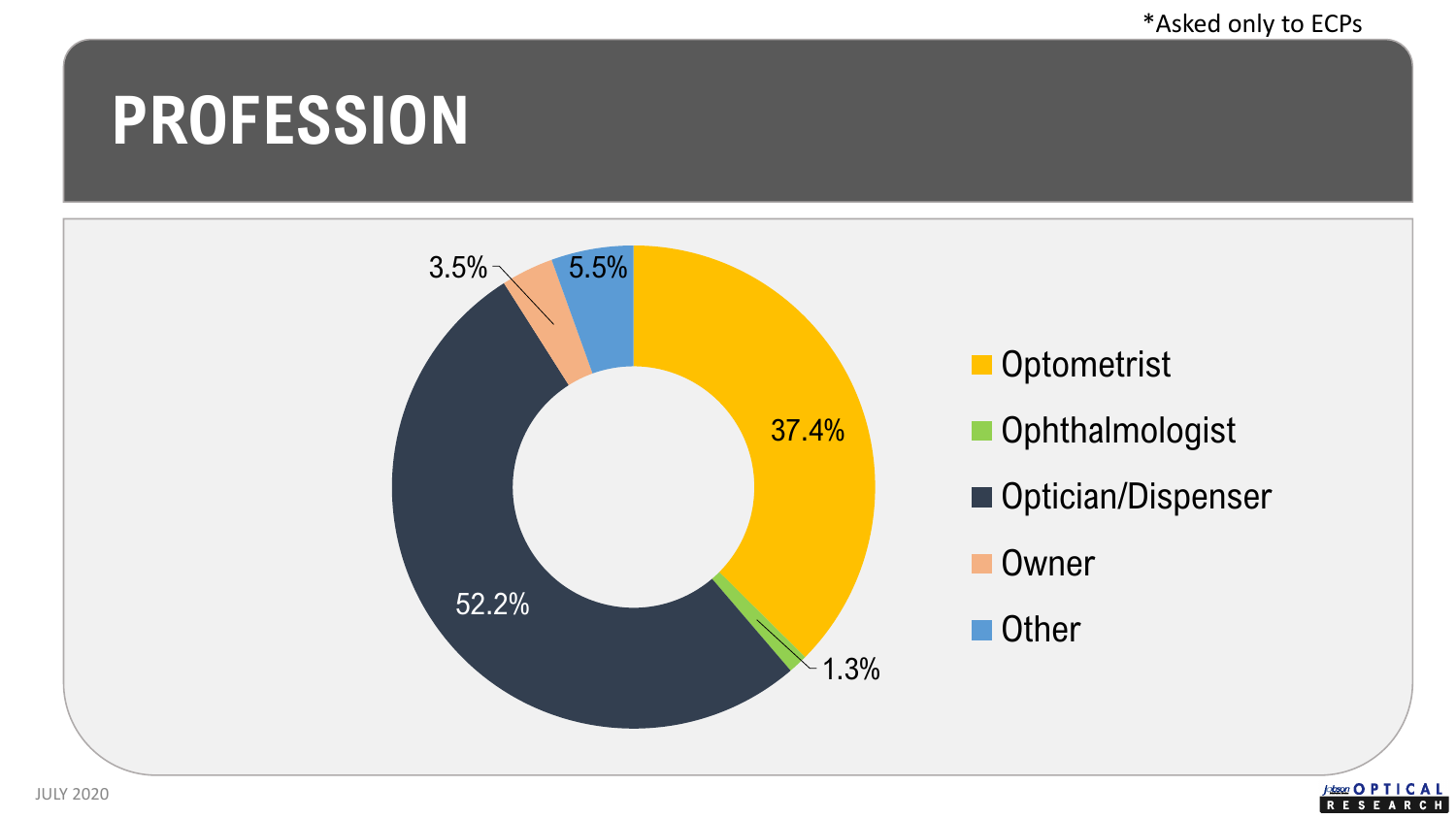**RESEARCH** 

## **NUMBER OF LABS WORKED WITH**

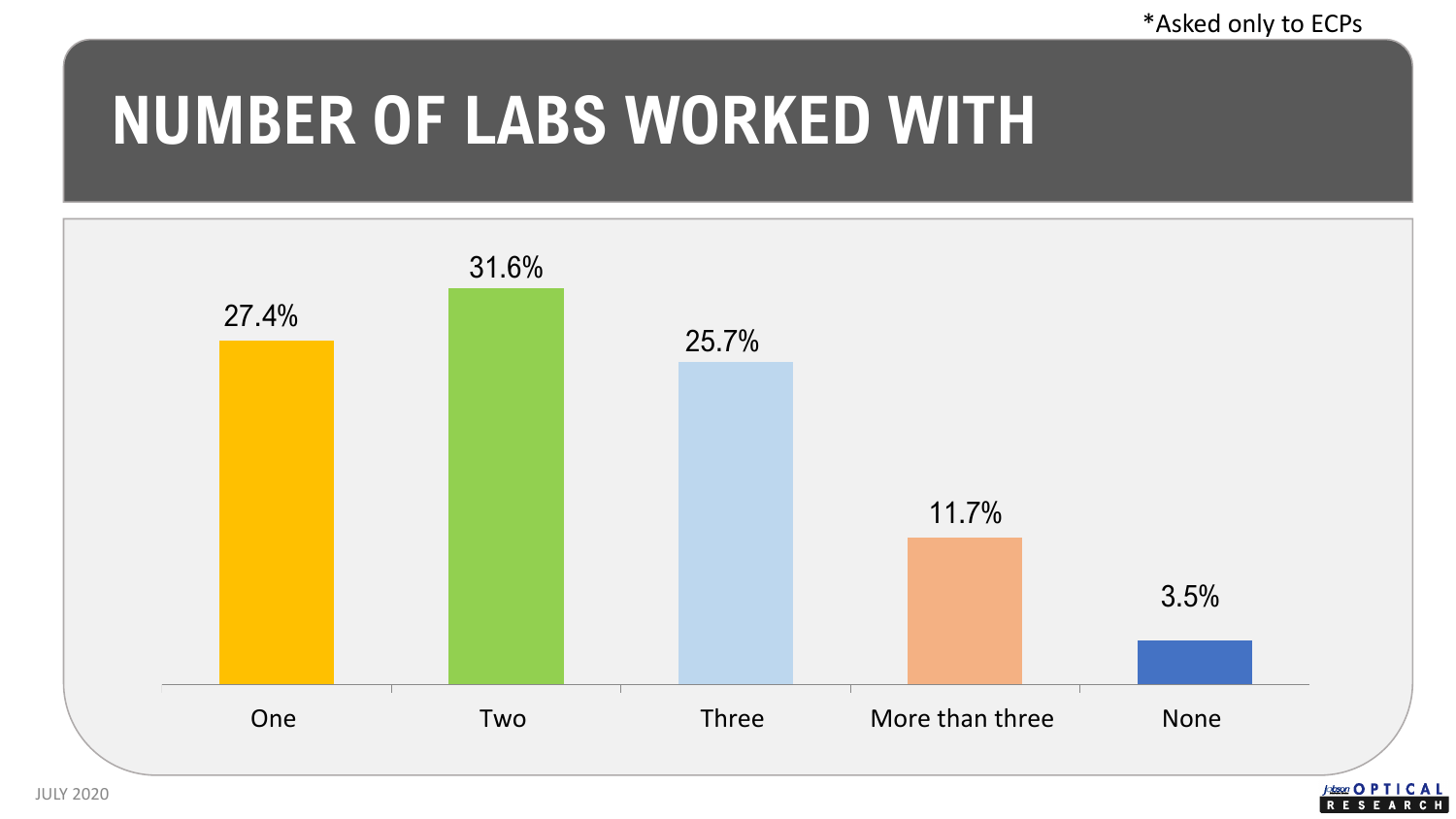#### \*Asked only to ECPs

ESEARCH

# **NUMBER OF YEARS WORKING WITH PRIMARY LAB**

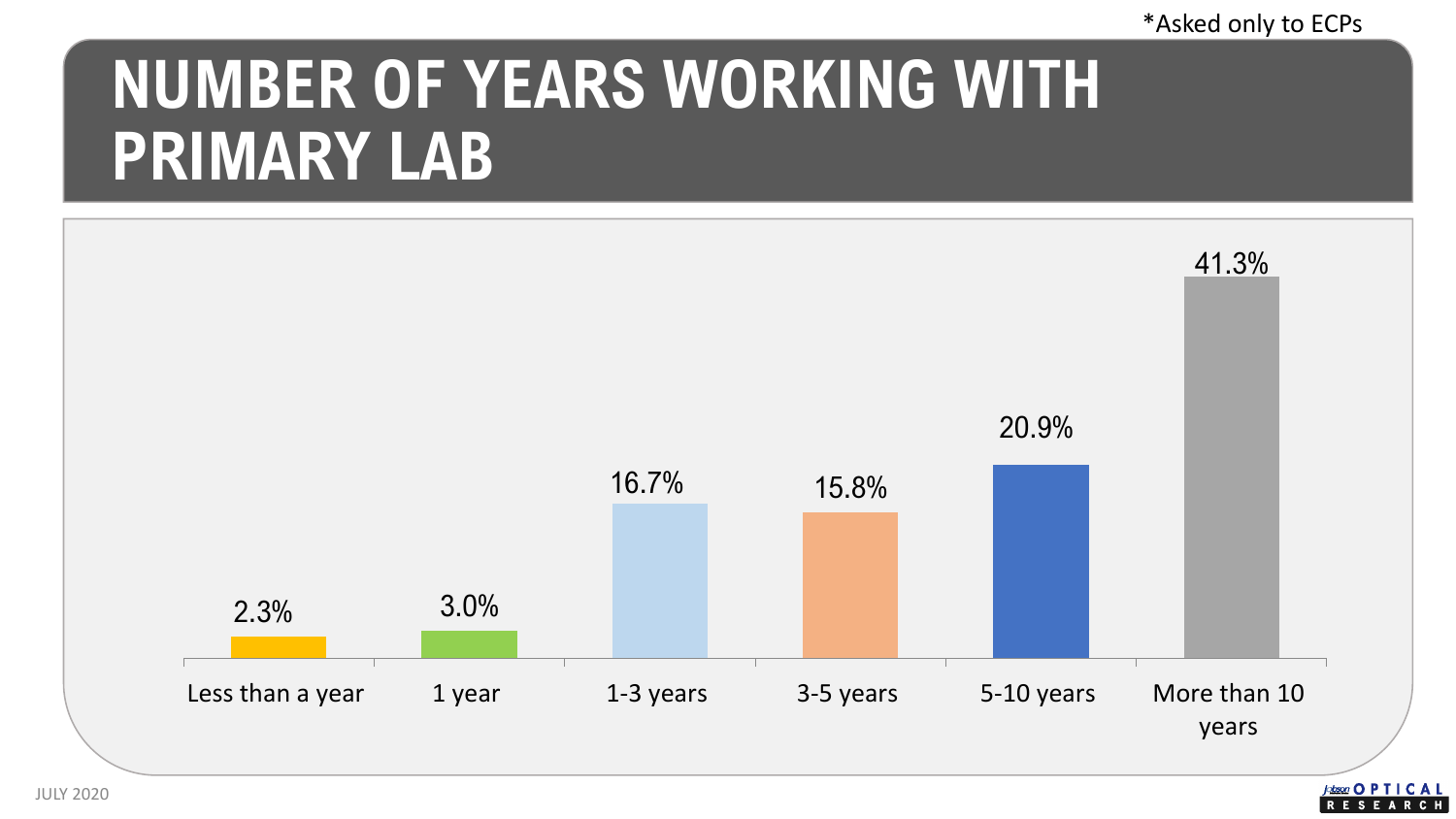#### \*Asked only to ECPs

# **NUMBER OF TIMES PRACTICE HAS SWITCHED OPTICAL LABS**



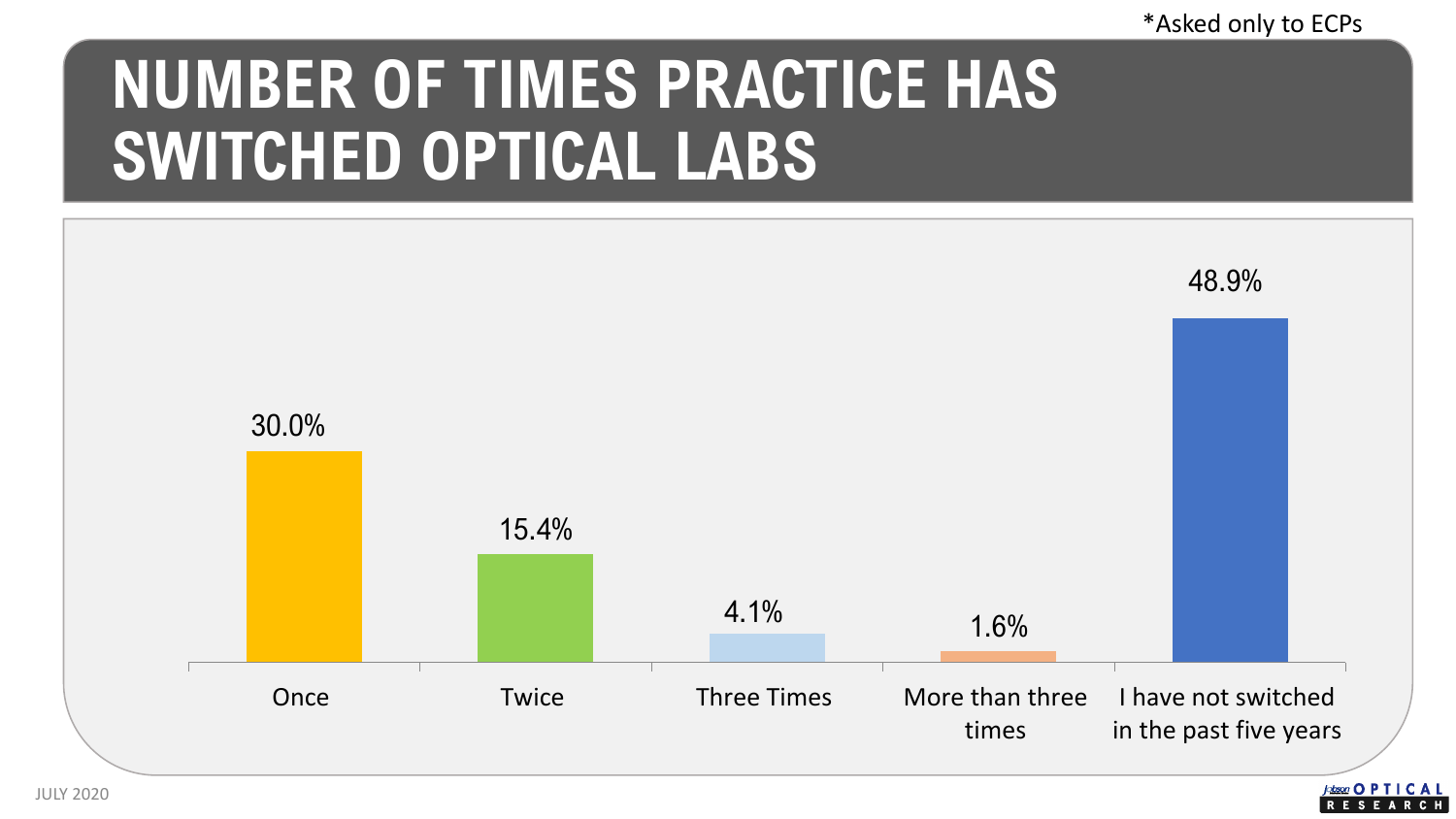### **IF SWITCHED, WHAT WAS THE REASON (CHECK ALL THAT APPLY)**

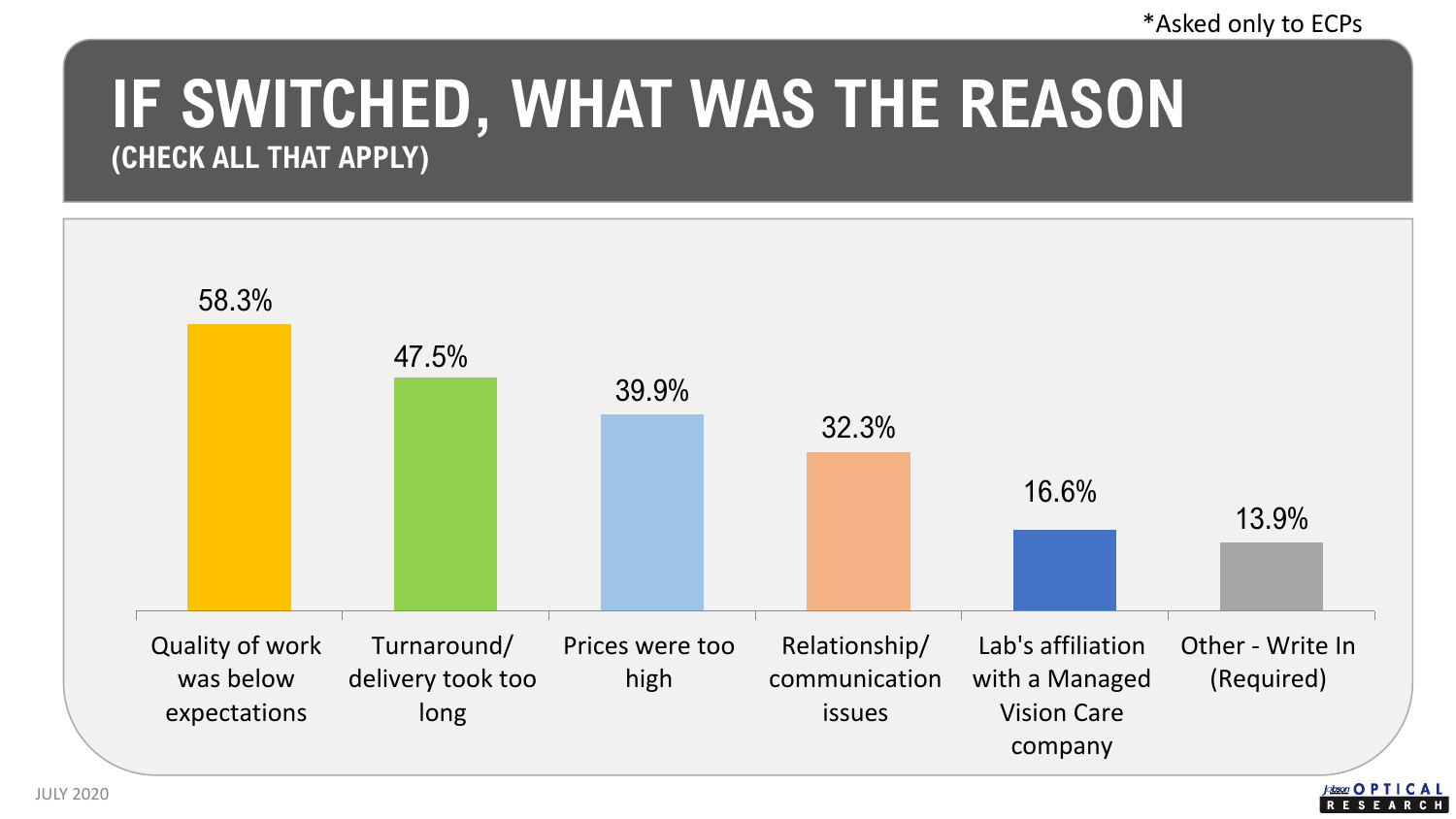#### \*Asked only to ECPs

# **IF YOU ARE UNHAPPY WITH LAB SERVICE, YOU WOULD:**



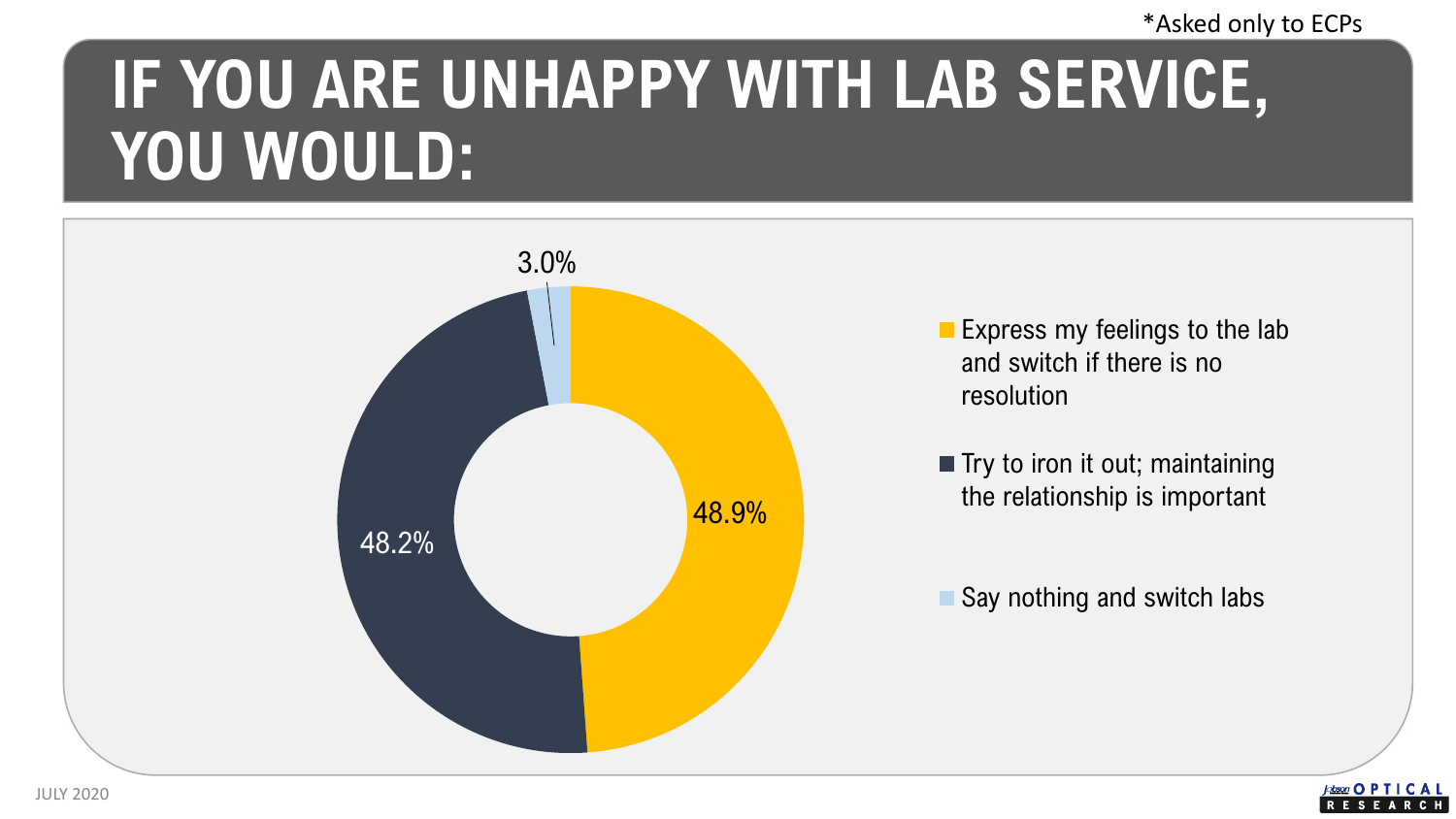\*Asked only to ECPs

# **WAS YOUR OFFICE/PRACTICE CLOSED DUE TO THE PANDEMIC?**

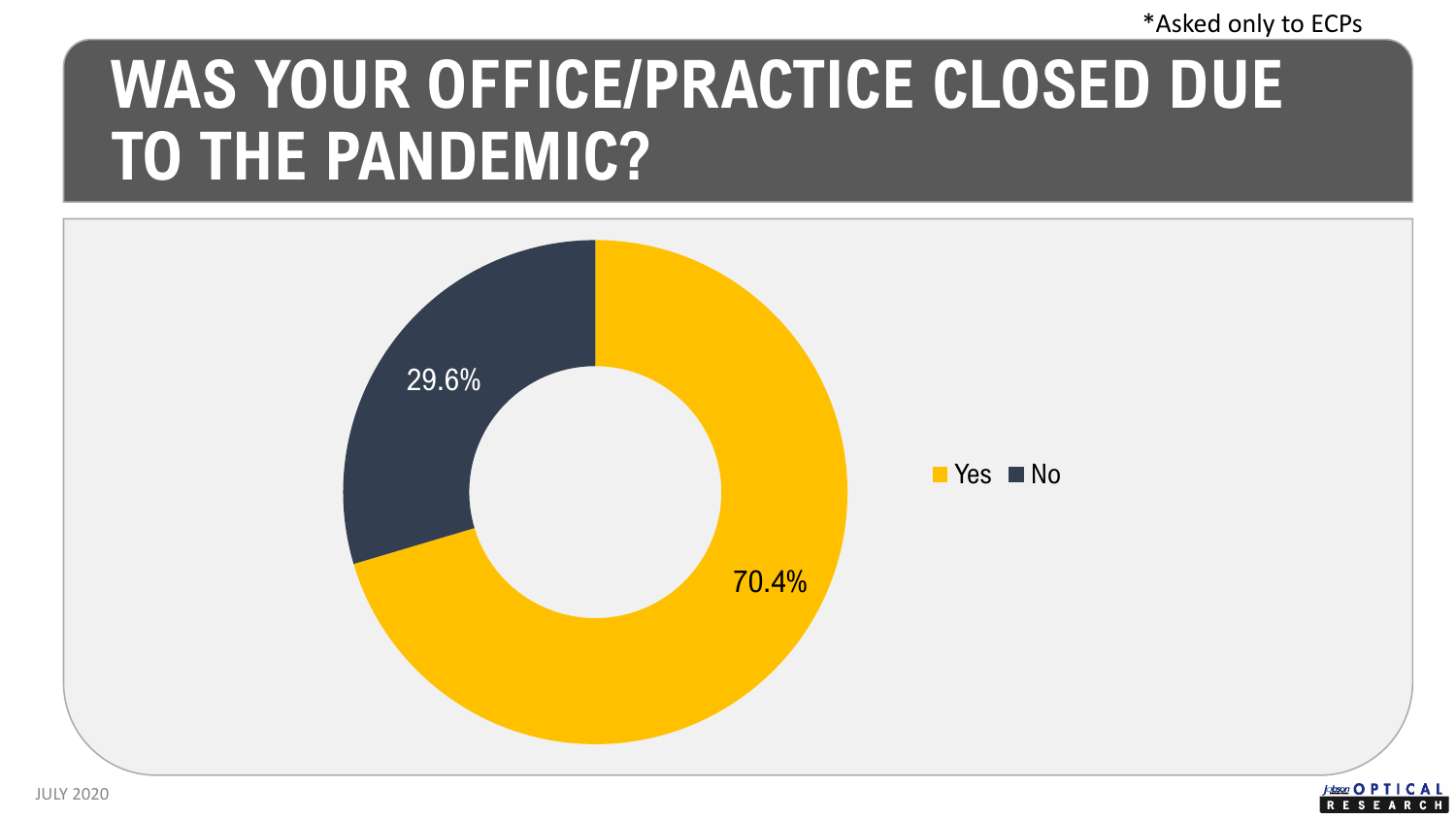## **WHAT HAS YOUR LAB DONE TO ASSIST YOUR PRACTICE IN REOPENING?**

**(CHECK ALL THAT APPLY)**

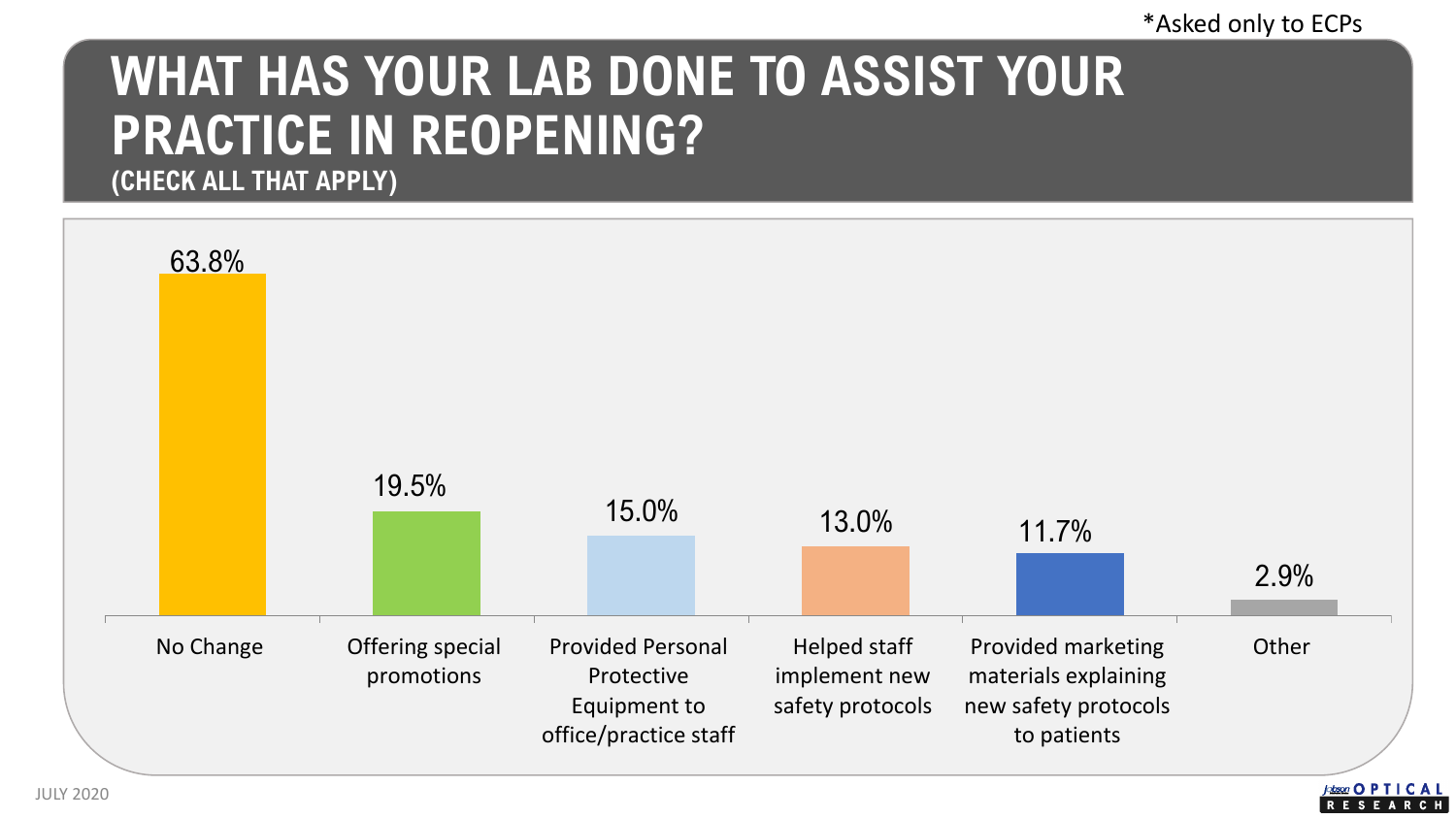# **LAB SURVEY**

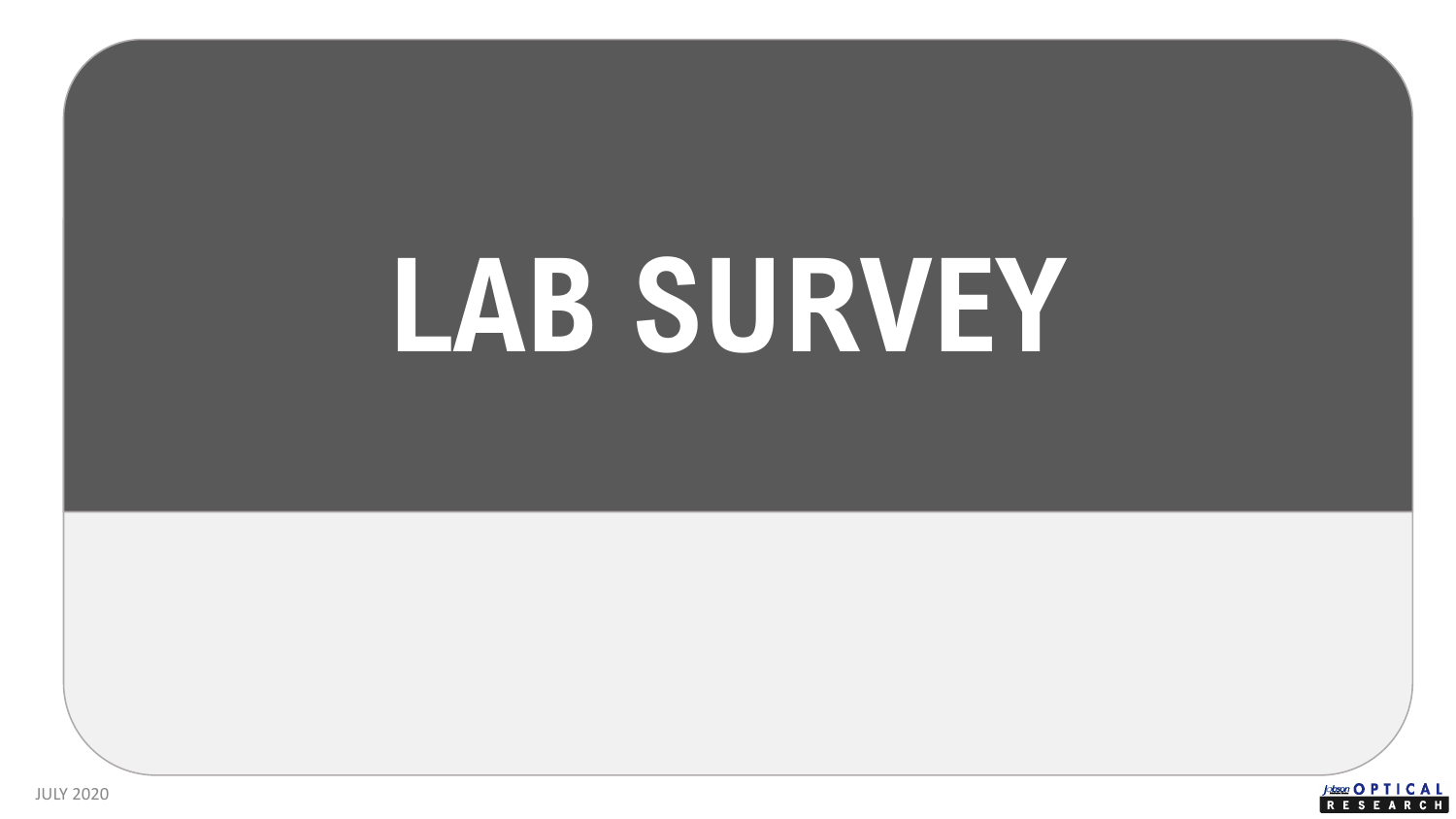# **CUSTOMER BASE INCREASE OR DECREASE OVER THE PAST 12 MONTHS**



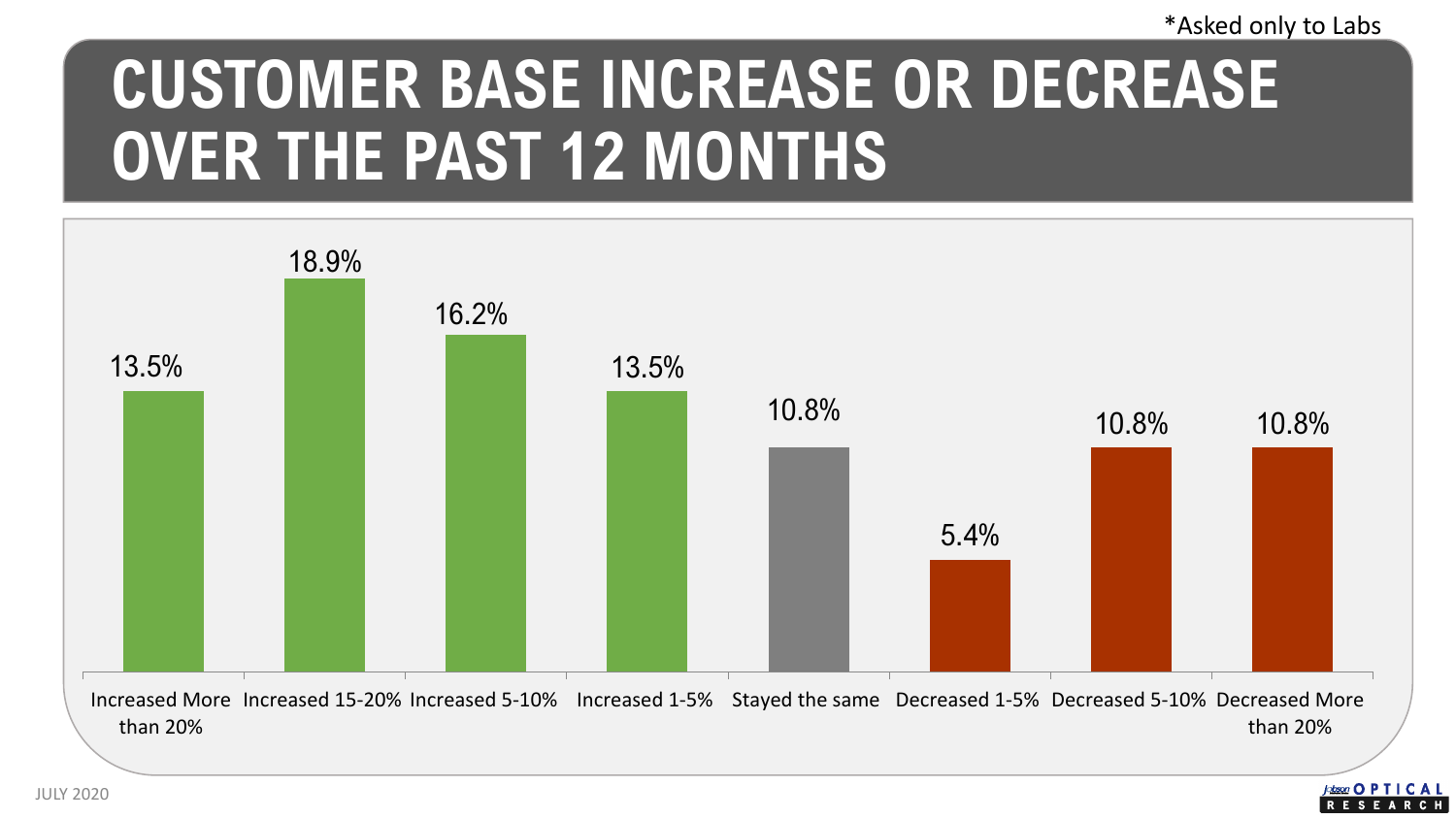## **WHAT ARE THE MAIN METHOD(S) YOUR LAB USES TO ATTRACT NEW CUSTOMERS? (CHECK ALL THAT APPLY)**

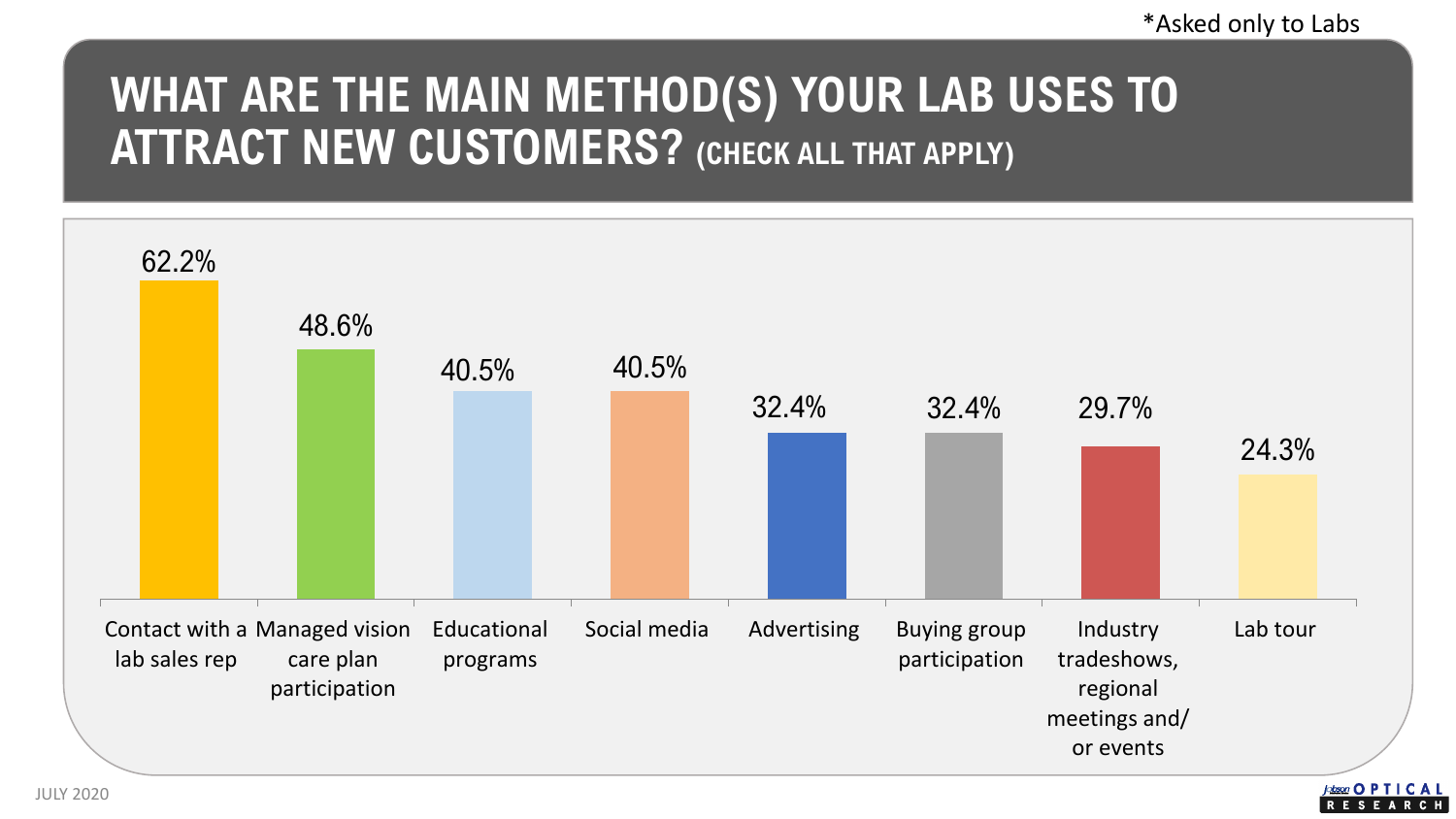#### **WHEN PROMOTING YOUR LAB TO A POTENTIAL NEW CUSTOMER, WHICH QUALITIES DO YOU TOUT? (CHECK ALL THAT APPLY)**



JULY 2020

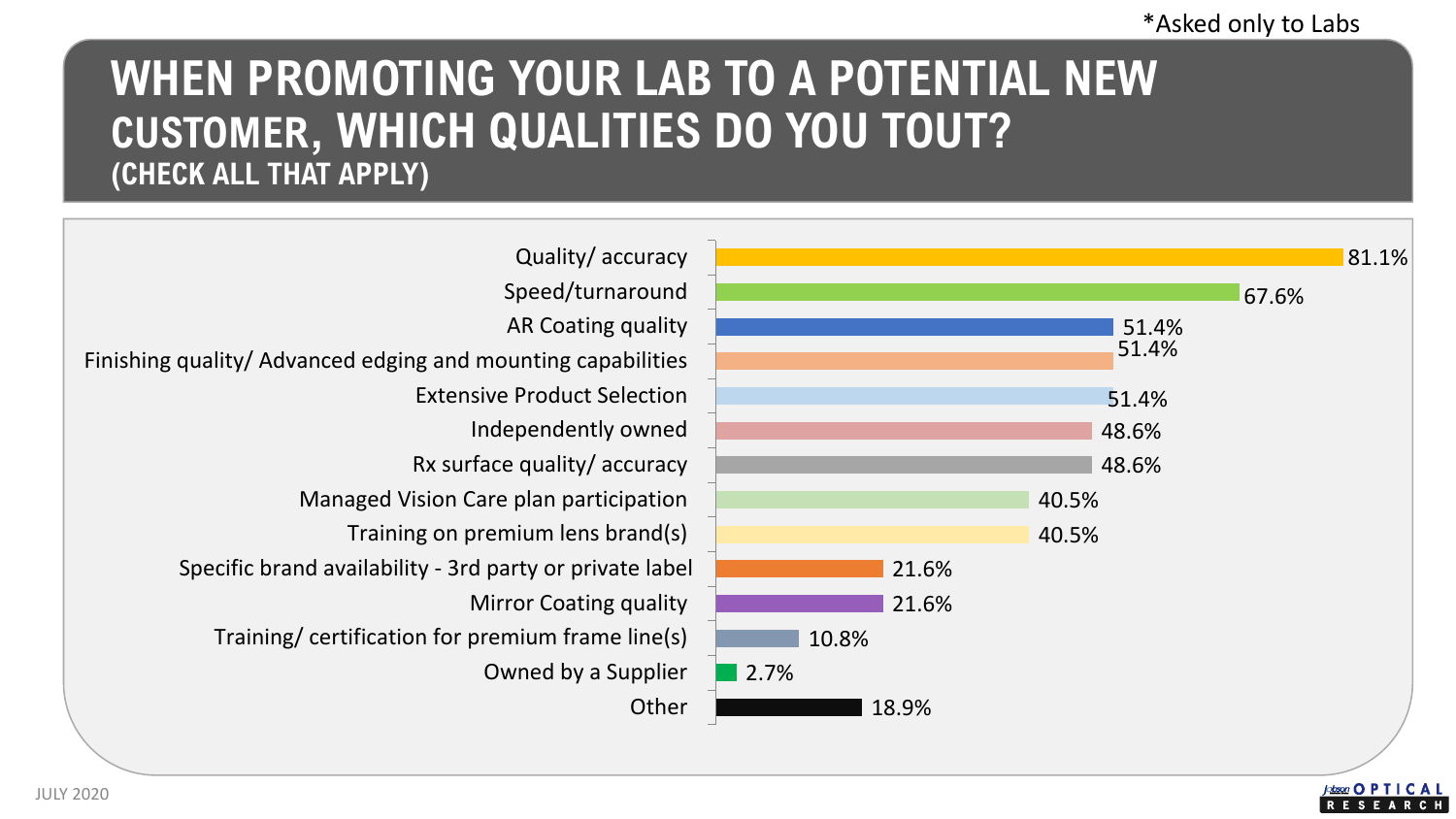#### **WHAT DO YOU THINK ARE THE MOST INFLUENCIAL FACTORS CUSTOMERS CONSIDER WHEN CHOOSING AN OPTICAL LAB? (CHECK ALL THAT APPLY)**



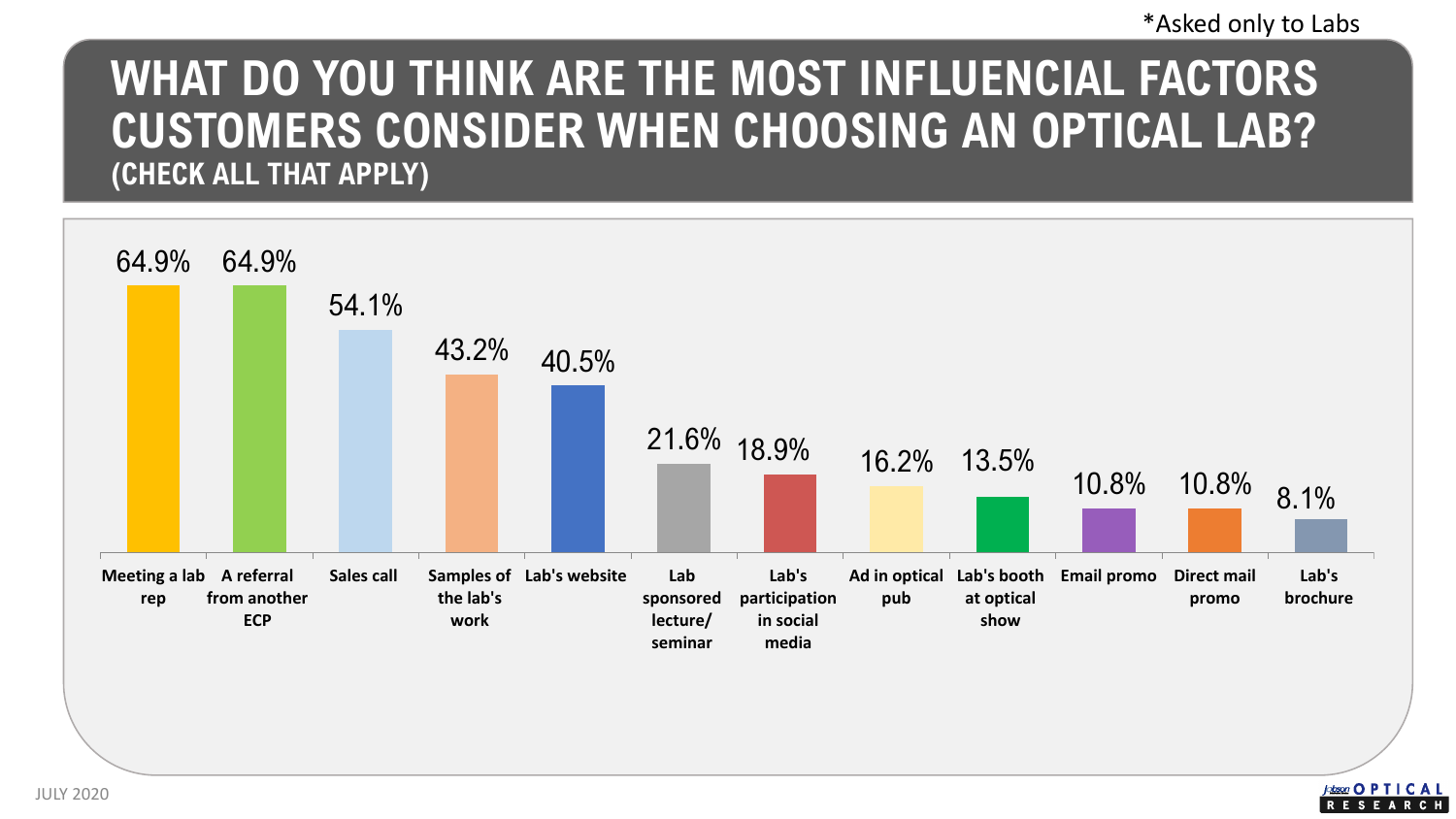## **WHAT HAS YOUR LAB DONE IN THE PAST 12 MONTHS TO IMPROVE SERVICE? (CHECK ALL THAT APPLY)**

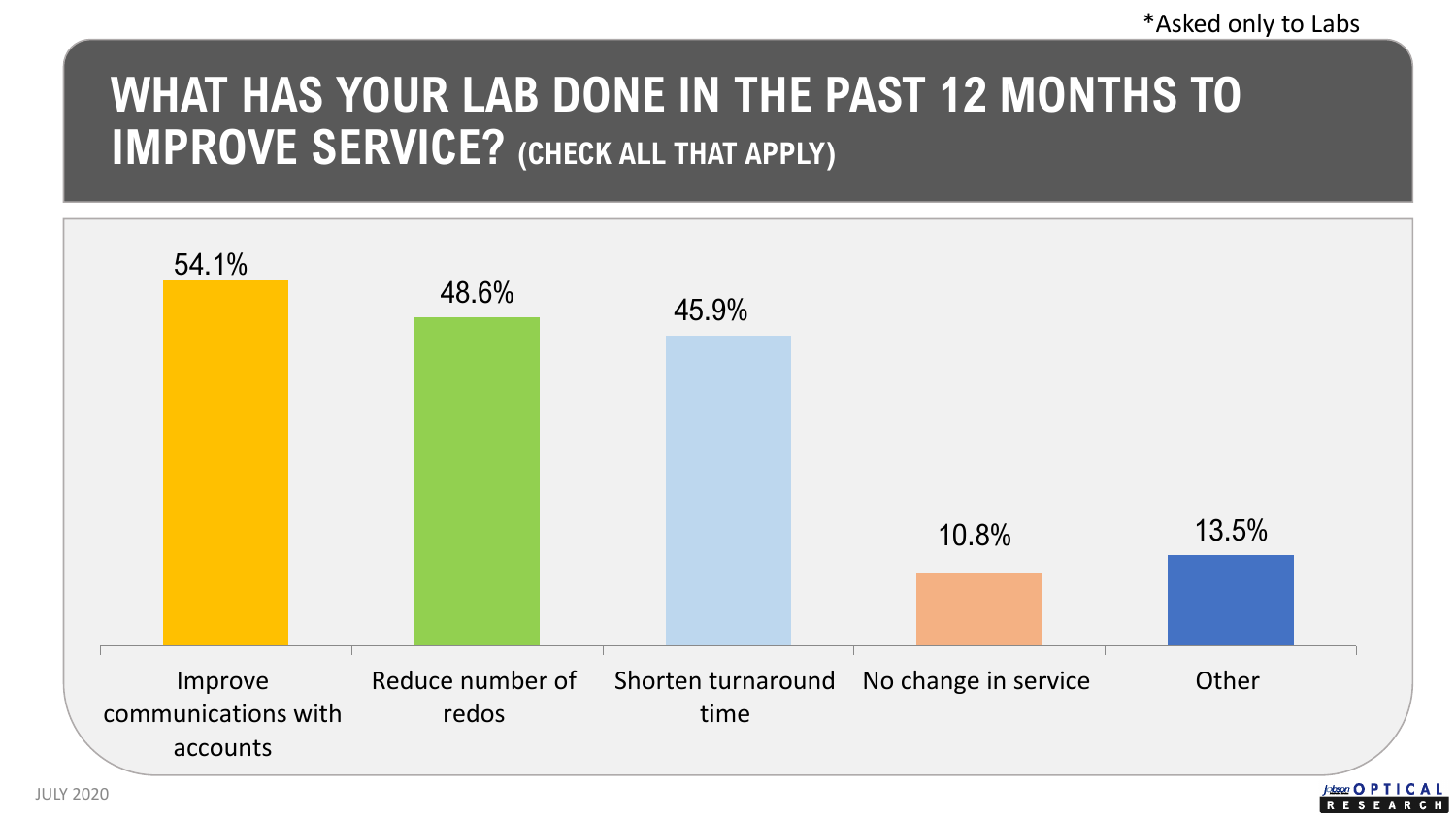#### **WHAT ASPECT(S) OF YOUR LAB ARE MOST IMPORTANT TO PROVIDING OUTSTANDING CUSTOMER SERVICE?**

**(CHECK ALL THAT APPLY)**

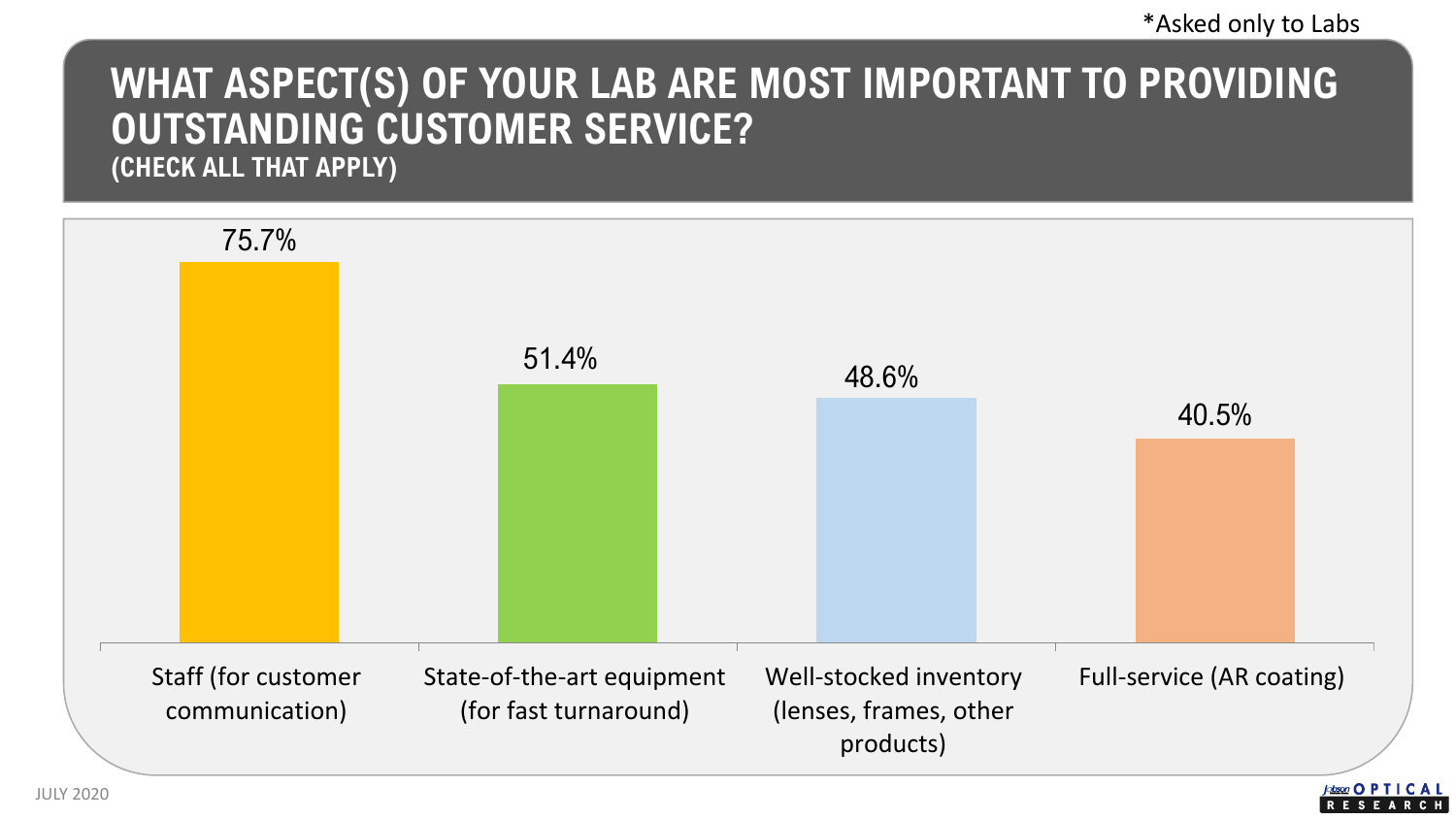## **HOW DO YOU GET CUSTOMER FEEDBACK ABOUT YOUR LAB'S SERVICE? (CHECK ALL THAT APPLY)**

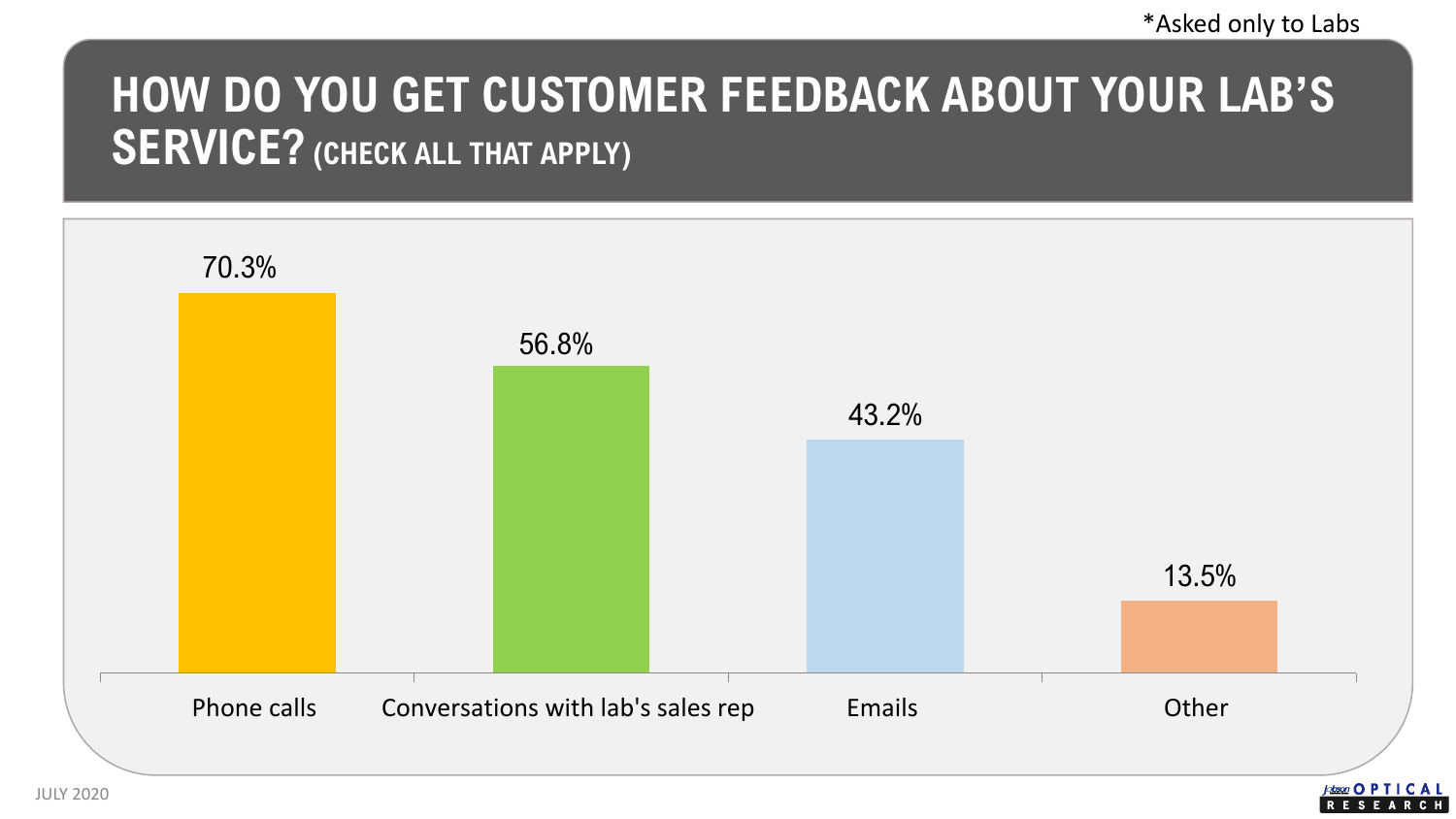## **WHAT IS THE PROCESS FOR INCORPORATING CUSTOMER FEEDBACK INTO AN ACTION PLAN TO ADDRESS SERVICE ISSUES? (CHECKED ALL THAT APPLY)**

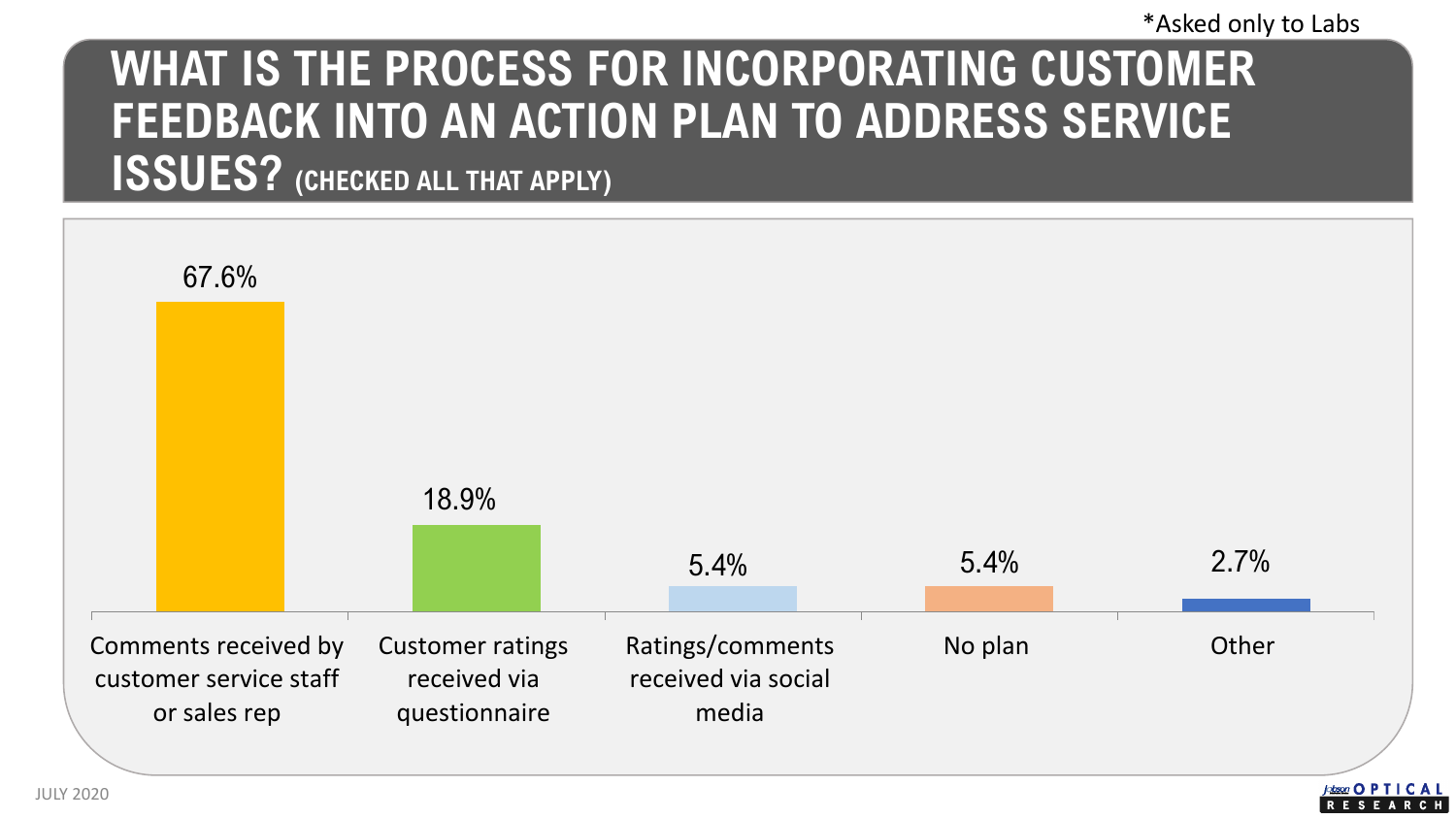#### **WHEN CUSTOMERS INFORM YOU OF THEIR DECISION TO CHANGE LABS, WHAT IS THE NUMBER ONE REASON THEY PROVIDE? (CHECKED ALL THAT APPLY)**

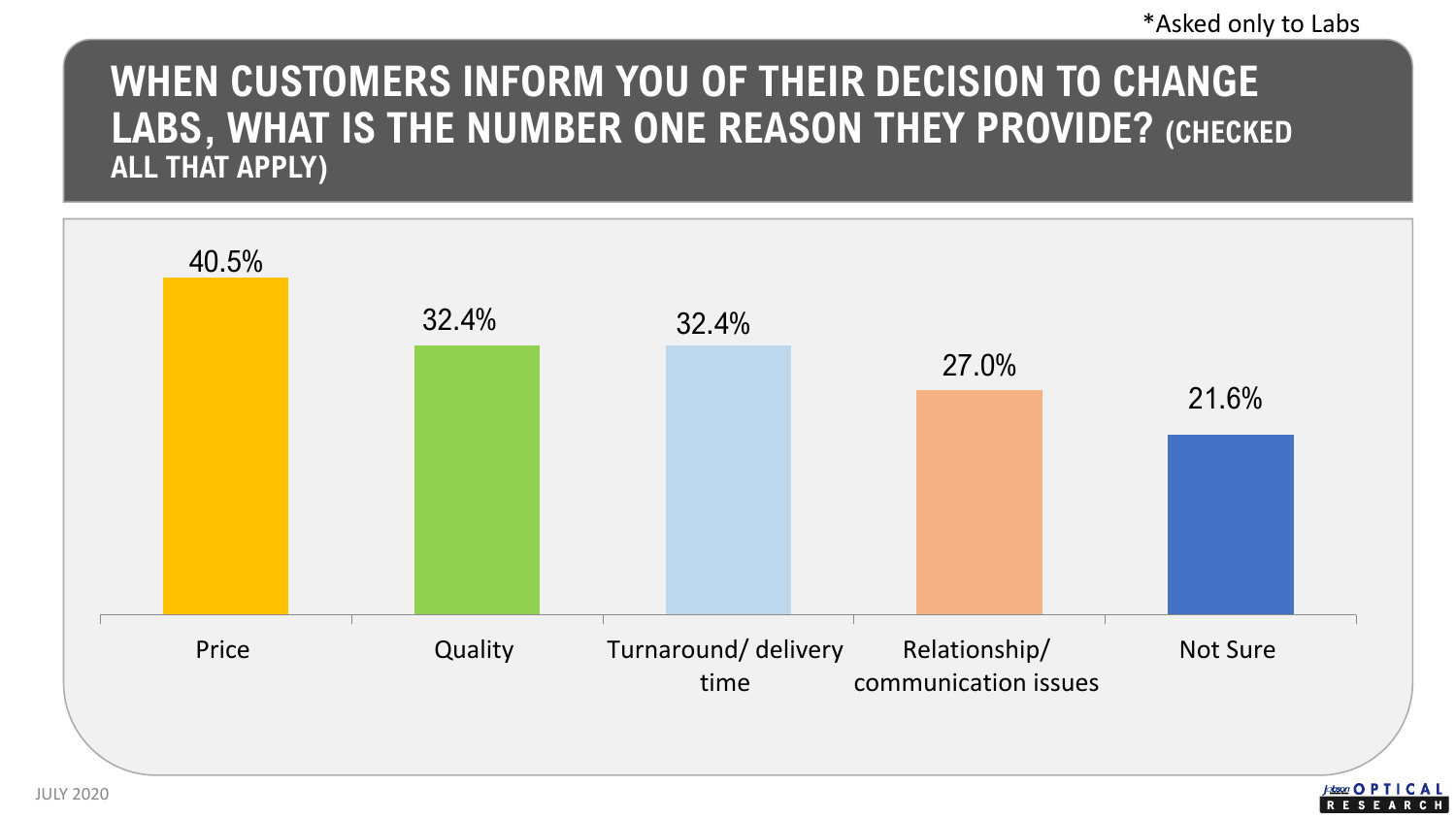# **ECP & LAB SURVEY**

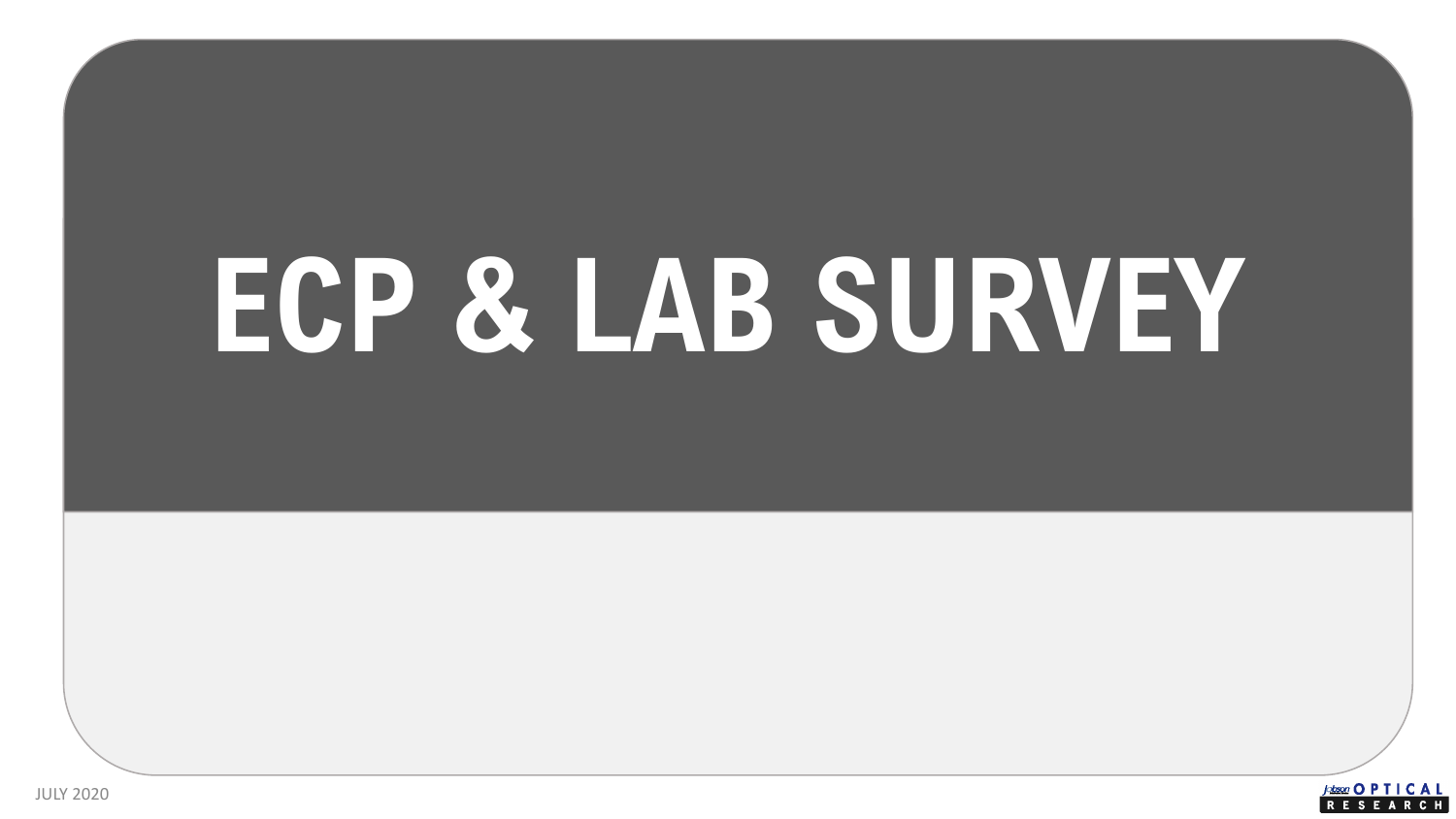\*Asked to Both ECPs & Labs

### **MAIN WAY TO ORDER FROM LABS (CHECKED ALL THAT APPLY)**



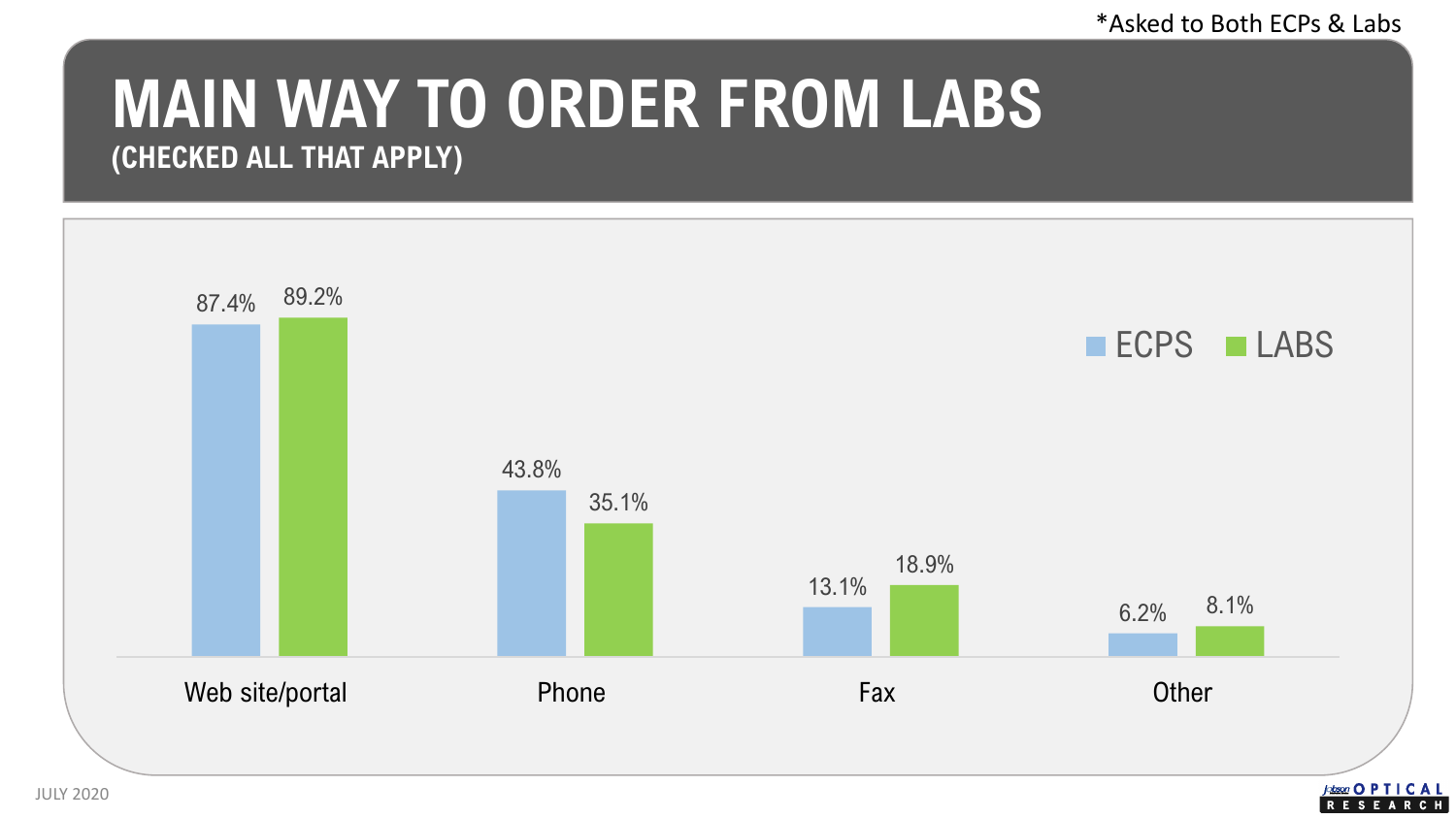#### \*Asked to Both ECPs & Labs

# **COMMUNICATE WITH LAB OVER SOCIAL MEDIA**



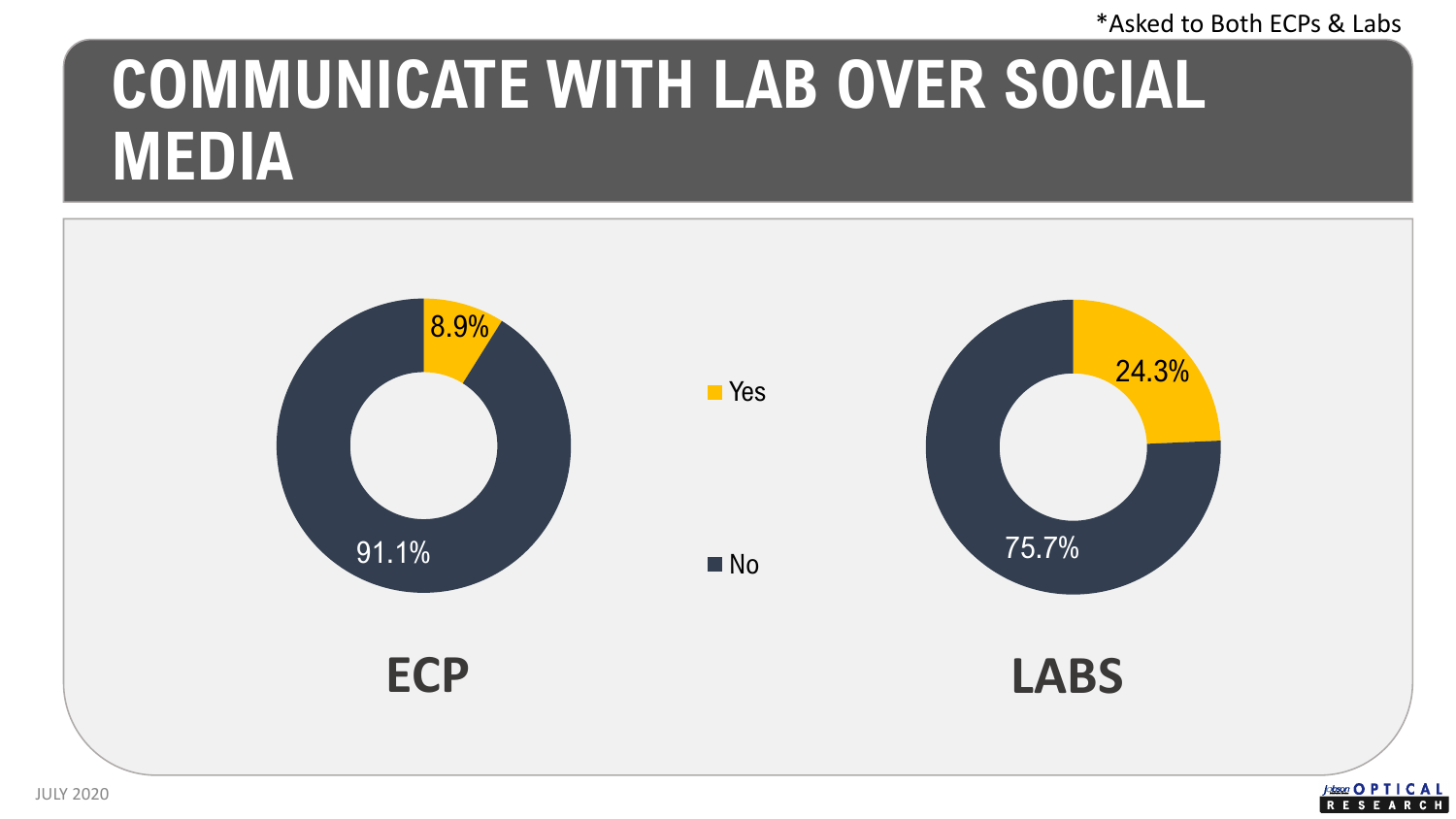#### **MOST IMPORTANT FACTORS IN SELECTING A LAB (Rank 5 – Very Important, Rank 1 – Not Important)**

**Averages Charted**



Lab is affiliated with buying group(s) that we belong to Independently owned Low prices Referral from another eyecare professional Rebate/reward program Managed Vision Care plan certification/affiliation Training/certification for premium lens or frame brands Specific brand availability Extensive selection of products and brands Rapid turnaround/delivery time on orders Redo/remake policy Edging and mounting capabilities Knowledgeable customer service staff and/or sales reps Ease of ordering AR coating/ mirror coating quality Rx lens quality/accuracy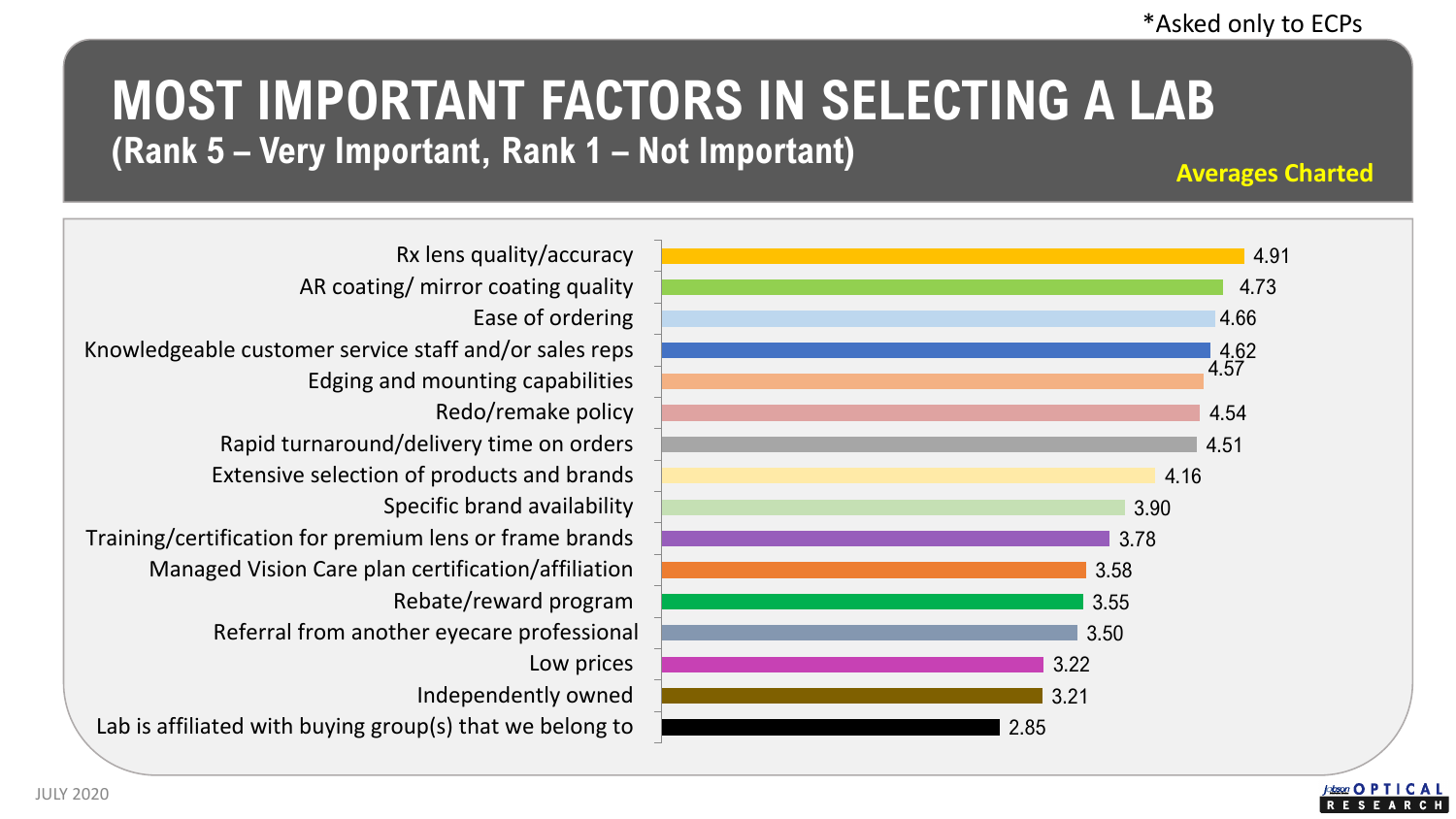### **MOST IMPORTANT FACTORS THAT CONSUMERS CONSIDER IN SELECTING A LAB (Rank 5 – Very Important, Rank 1 – Not Important)**

**Averages Charted**



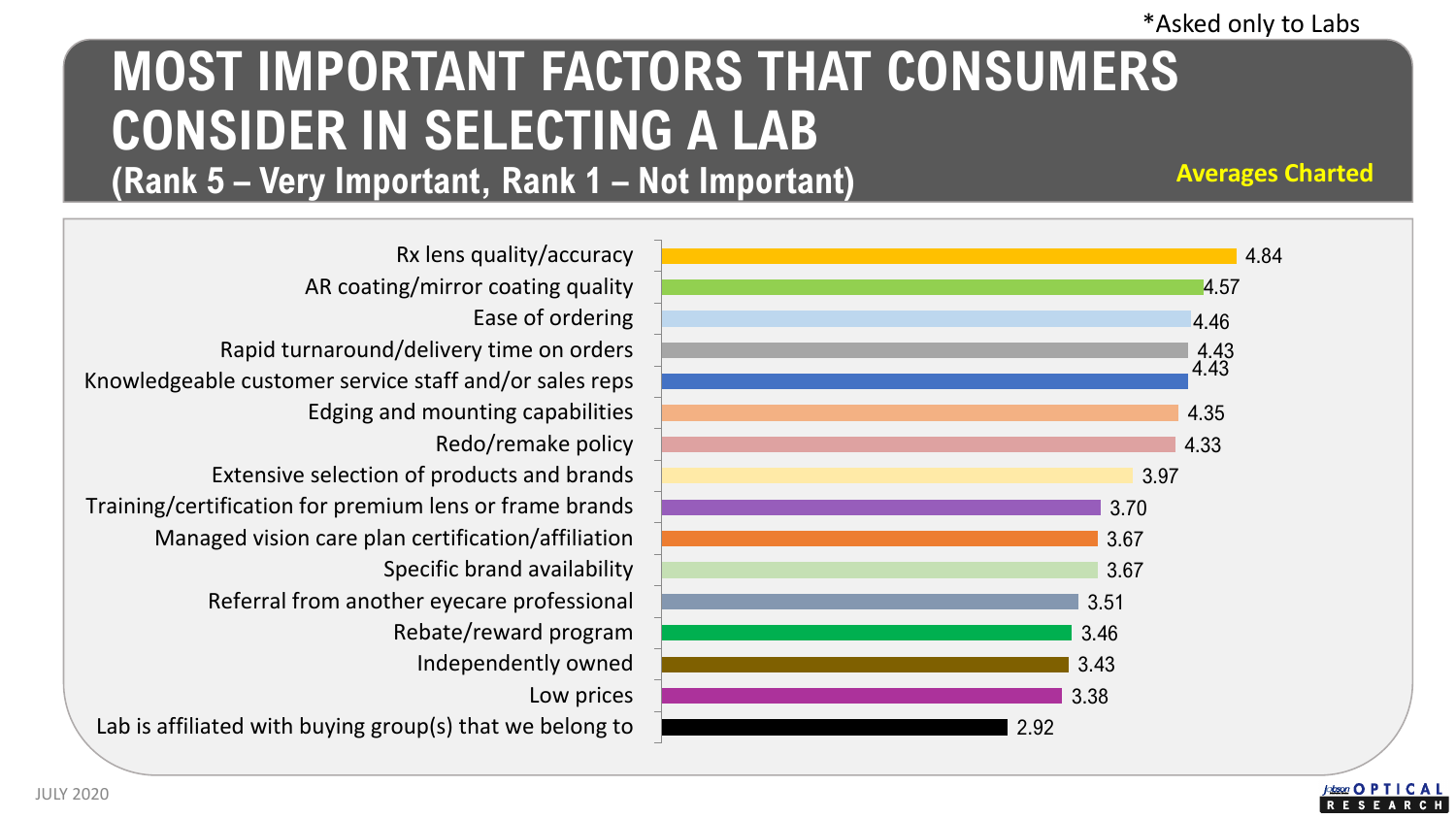## **AREAS STAFF ADVICE IS VALUED**

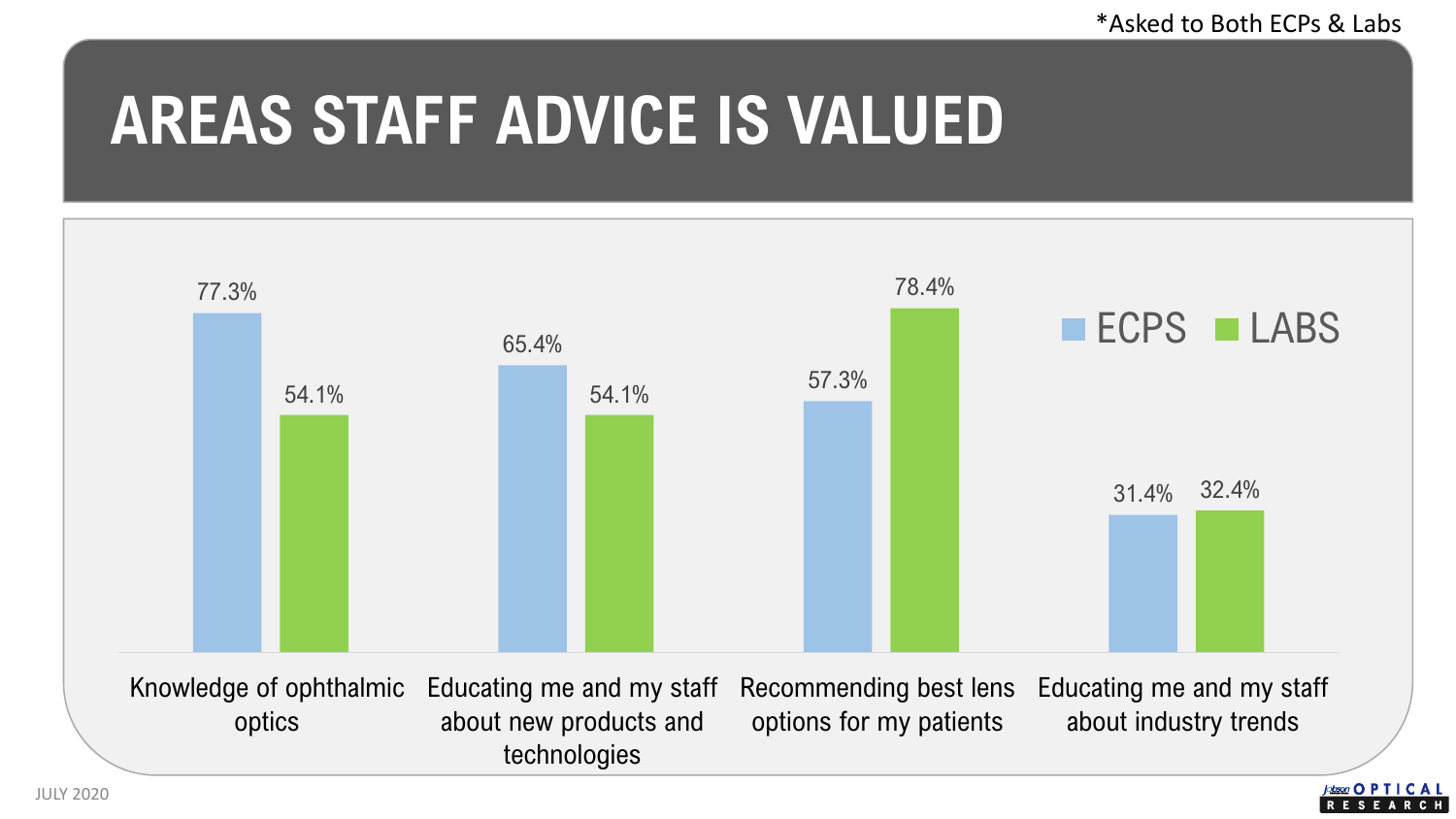## **LAB ORDER TRACKING METHODS**